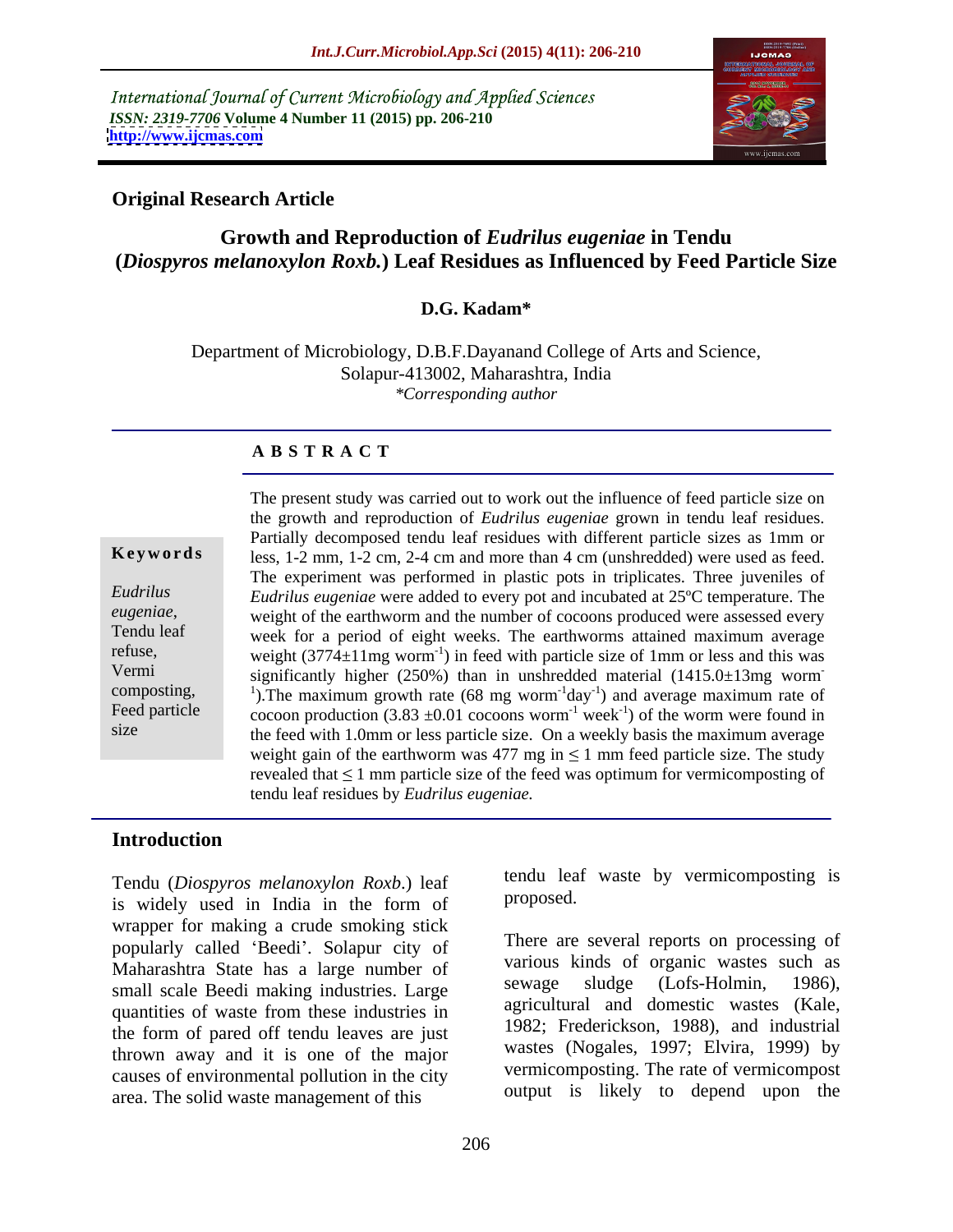earthworm species and the feed decomposition of these tendu leaf residues (Gajalakshmi, 2001).The physicochemical was carried out for45 days after mixing properties of feed and environmental factors with 1% seed material consisting of fertile are known to affect the earthworm growth. soil, sewage sludge, and press mud. Cow Although there are a few studies on dung was mixed separately with partially influence of feed particle size on certain earthworms (Bostrom and Lofs-Holmin in the proportion of 10%. The experiment 1986; Lowe and Butt, 2003), it is likely that was performed in plastic pots in triplicates. the influence may vary with the type and 150 g of each mixture was added into nature of organic feed substrate and the respective plastic pots  $(14 \text{ cm diameter} \times 6$ earthworm species involved. The present cm height). study was undertaken to investigate the

MPKV Regional Dry Land Agricultural 70-80% by sprinkling distilled water

**Feed material used**: Tendu (*Diospyros* 

**Supplementary feed used**: A required quantity of cow dung was collected in

**Experimental setup**: Tendu leaf residues were shredded into small pieces of various sizes as  $1.0$  mm or less,  $1.0-2.0$  mm,  $1.0-$  Results and Discussion 2.0cm,  $2.0-4.0$  cm with the help of scissors and the original residue (larger than 4.0 cm) was taken without shredding. The tendu leaf tendu leaf residues with different particle pieces so formed were collected separately sizes are summarized in table 1 and figure 1. in different plastic pots. Partial The earthworm attained maximum average

decomposed tendu leaf residues in each pot cm height).

influence of particle size of tendu leaf Juvenile worms of *Eudrilus eugeniae* were residues on the growth and cocoon washed with tap water and blotted with production by *Eudrilus eugeniae.* blotting paper. Three juveniles were added **Materials and Methods All the pots were covered with a cotton cloth Earthworm**: Adult, clitellate worms of incubated at 25<sup>o</sup>C temperature. The moisture *Eudrilus eugeniae* were obtained from content of each pot was maintained between Research Center, Solapur and maintained as regularly during course of the experiment. stock in the laboratory at 28ºC temperature. Additional feed mixture was supplied to Juveniles from this stock were used in the each pot whenever needed. The worms from experiment. each pot were removed after every week, *melanoxylon Roxb*.) leaf refuse was was noted; the number of cocoons produced collected from a local household beedi by them in each pot was counted and the making unit and shredded into small pieces worms were released into their respective of various sizes and stored for further use. pots. The counted cocoons were separated disinfected plastic cans, tied with cloth and cocoons produced were assessed every week stored at refrigeration temperature until for a period of eight weeks. The results of further use. the experiment are expressed as the average to every pot after recording their weights. and closed with the perforated lids, and 70-80% by sprinkling distilled water washed with distilled water and blotted with blotting paper. Fresh weight of earthworms each time and placed in a Petri plate with moist filter paper at the bottom. The weight of the earthworms and the number of value of a single measurement on each of the three replicates.

# **Results and Discussion**

The growth rates of *Eudrilus eugeniae* in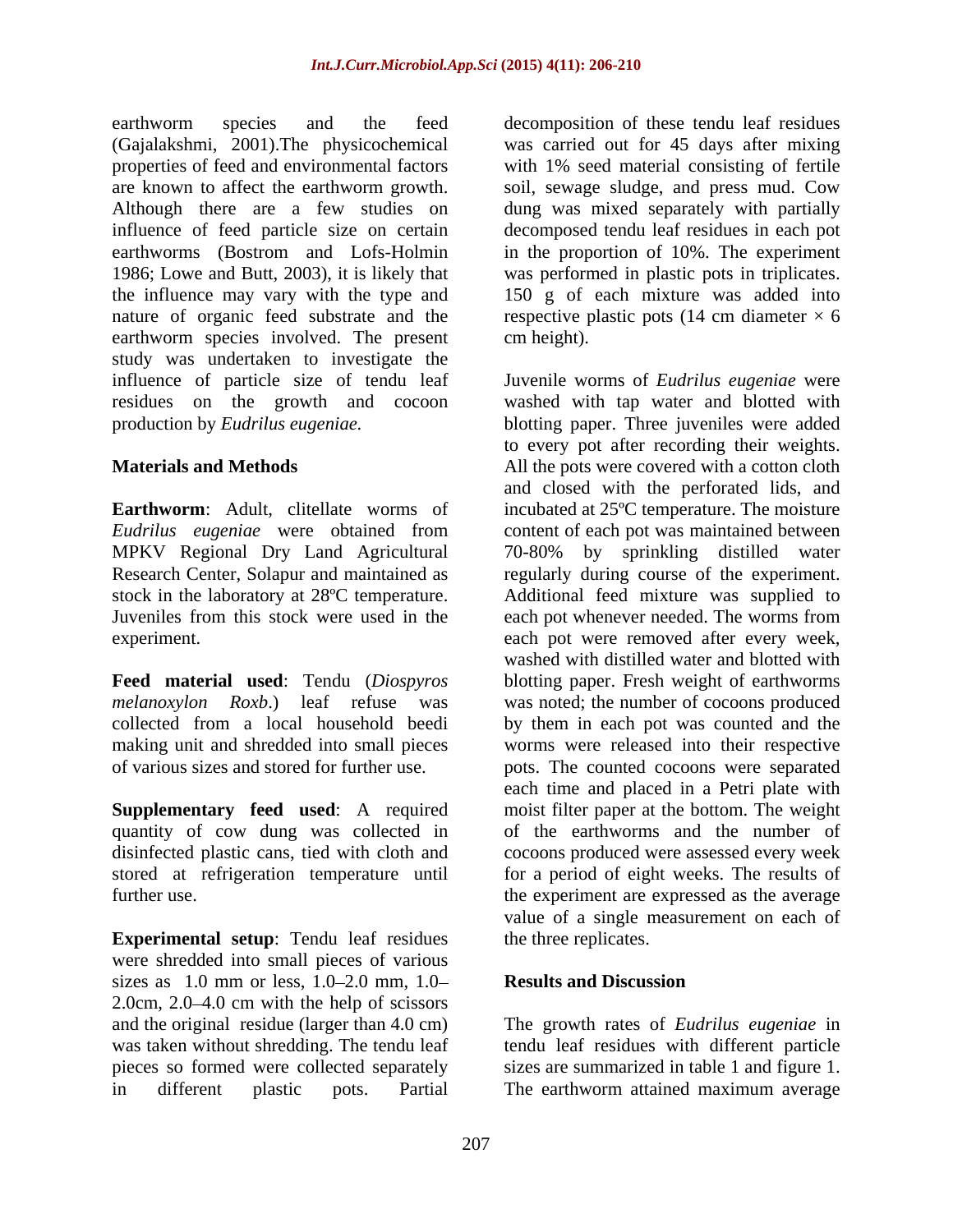weight of 3774±11mg per worm in tendu mg per worm per day and cocoon leaf residues with particle size of 1mm or production rate of 3.0 cocoons per worm per less at a growth rate of 68 mg per day. The minimum weight of 1415±13mg per worm size  $(3774.0 \pm 11 \text{ mg per worm})$  was over Eudrilus eugeniae was significantly

with decreasing feed particle size. The decreasing the feed particle size. Thus inverse relationship between the feed

The rate of cocoon production of *Eudrilus*  compared to highest weight gains reported *eugeniae* in tendu leaf residues with by other workers for *Eudrilus eugeniae* as different particle sizes is given in table 2. 280 mgs per week (Dominguez *et al.,* 2001), The maximum rate of cocoon production by 150 mg per week (Reinecke *et al.,* 1992) and *Eudrilus eugeniae* was 3.83 ±0.01 cocoons as 202 mgs per week (Chaudhari *et al.,* per worm per week in the feed with 1.0mm or less particle size. The lowest rate of cocoon production by the worm was The maximum rate of cocoon production by 0.29±0.01 cocoons per worm per week in *Eudrilus eugeniae* was 3.83 ± 0.01 cocoons the unshredded tendu leaf residues. The rate  $p$  per week in  $\leq 1$ mm particle size of tendu of cocoon production by the worm was also leaves followed closely by  $3.0 \pm 0.04$ significantly affected by feed particle size cocoons per week in 1-2 mm particle size of and was found to be inversely proportional tendu leaves, as compared to 3.6 and 3.22 to the size of feed particle. The cocoon cocoons per week that was reported for production rate in 1mm or less particle size *Eudrilus eugeniae* by Dominguez *et al.* material was more than thirteen times (2001) and Reinecke *et al.* (1992) greater than in the unshredded material respectively during different investigations. (Table 2). However, biomass production, growth rate and cocoon production rate by Although the biomass production by the the worm in tendu leaf residues with  $1-2$  worm (Fig. 1) in 1-2 cm feed particle size mm particle size also followed, though in a showed similar trend but of much lower diminished form, the similar trend as in  $\leq 1$  level compared to that in 1-2 mm and  $\leq 1$ mm particle size, giving growth rates of 58 mm feed particle size, the rate of cocoon

week (Fig. 1; Table 1 and 2).

was gained by the worm at a growth rate of *Eudrilus eugeniae* could gain highest 15.20 mg per day in unshredded residues biomass in tendu leaf residues with particle with more than 4.0 cm particle size. At week  $size \le 1$ mm while lowest biomass in seven, the mean individual biomass of unshredded tendu leaf residues. The results *Eudrilus eugeniae* in 1.0 mm or less particle indicated that growth and biomass of 250% greater than in unshredded material enhanced by decreasing feed particle size. (1415.0±13mg per worm). These results corroborate to the earlier In general, the mean individual biomass in on *Aporrectodea caliginosa* and *Lumbricus Eudrilus eugeniae* was found to increase *terristris* in milled or chopped barly residues growth rate of the worm also increased with *Allolobophora chlorotica* (Savigny) and *L. Eudrilus eugeniae* was significantly reports by Bostrom and Lofs-Holmin (1986) and of Lowe and Butt (2003) using *terristris*(L.) in separated cattle solids.

particle size and biomass production as well The results of the present study showed that as growth rate of the worm was observed the maximum weight gain of the worms was during present experiment (Table 1 and Fig.  $\qquad 477$  mg per worm per week in  $\leq 1$ mm feed 1). particle size followed by 407 mg per worm per week in 1-2 mm feed particle size, 2003) using various feed materials.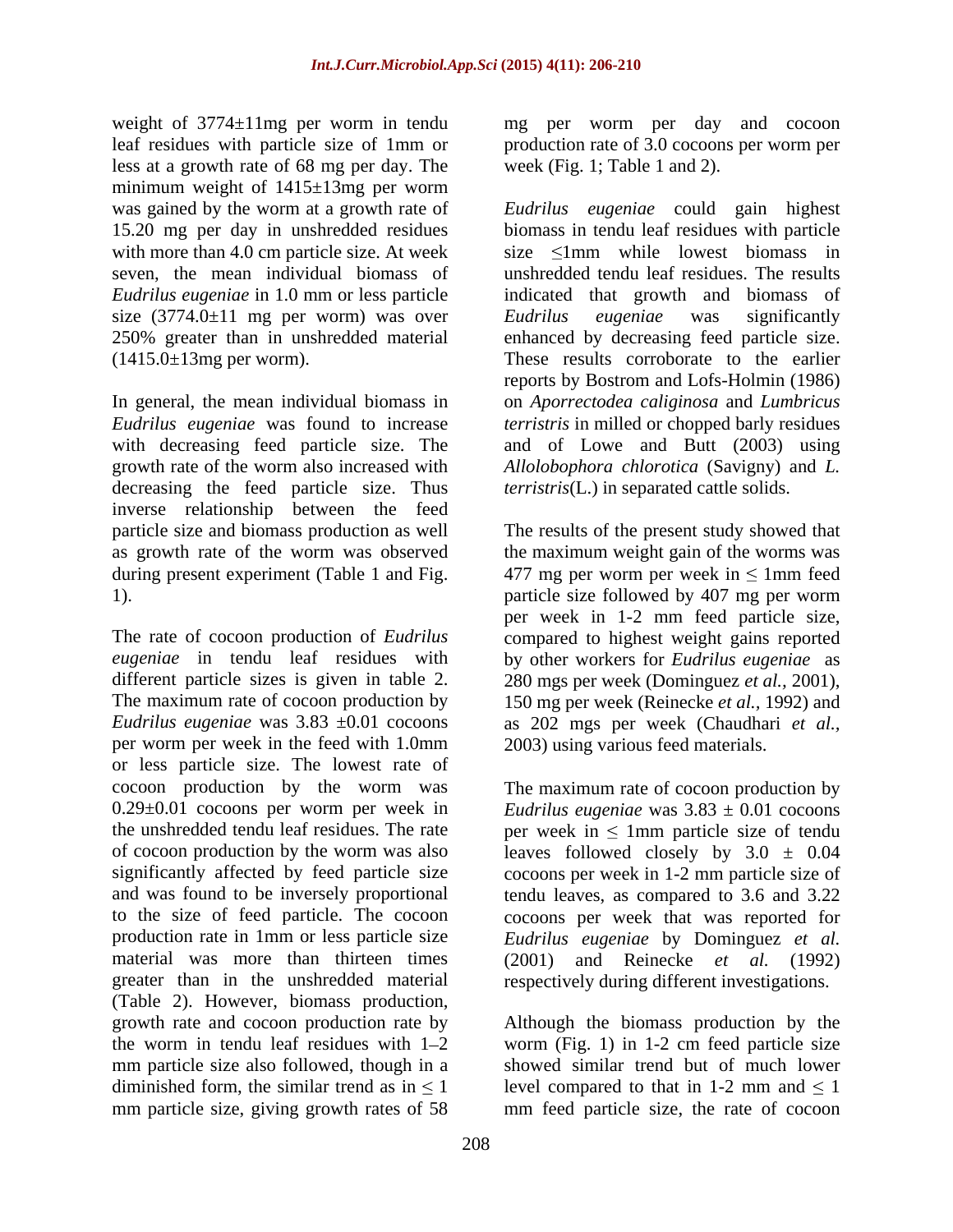lower. The comparable growth rate (54 mg per worm) of *Eudrilus eugeniae* in 1-2 cm

production (Table 2) was significantly particle size feed might be due to the increased surface area of the feed particles.

**Table.1** Growth of *Eudrilus eugeniae* in tendu leaf residues with different feed particle sizes

| <b>Feed Particle</b><br><b>Size</b> | <b>Initial fresh</b><br>Mean weights<br>$(mg_{\rm worm}$ <sup>-1</sup> | <b>Maximum average</b><br>weight achieved<br>$\left(\text{mg worm}^{\text{-1}}\right)$ | Average gain<br>in biomass<br>$\left(\text{mg worm}^{\text{-1}}\right)$ | Average growth<br>rate<br>$\frac{1}{2}$ (mg worm <sup>-1</sup> day <sup>-1</sup> |
|-------------------------------------|------------------------------------------------------------------------|----------------------------------------------------------------------------------------|-------------------------------------------------------------------------|----------------------------------------------------------------------------------|
| 1 <sub>mm</sub> or less             | $434 \pm 20$                                                           | $3774 \pm 11$                                                                          | 3340.0                                                                  | 68.0                                                                             |
| 1.0 to 2.0mm                        | $437 \pm 6$                                                            | $3283 \pm 12$                                                                          | 2846.0                                                                  | 58.0                                                                             |
| $1.0$ to $2.0$ cm                   | $283 \pm 17$                                                           | $2928 \pm 14$                                                                          | 2645.0                                                                  | 54.0                                                                             |
| $2.0 \text{ to } 4.0 \text{ cm}$    | $245 \pm 15$                                                           | $2108 \pm 20$                                                                          | 1863.0                                                                  | 38.0                                                                             |
| $>$ 4.0 cm                          | $564 \pm 20$                                                           | $1415 \pm 13$                                                                          | 851.0                                                                   | 15.0                                                                             |

**Table.2** The rate of cocoon production by *Eudrilus eugeniae* fed on tendu leaf residues with different feed particle sizes

| <b>Feed particle size</b> | <b>Incubation period</b> | <b>Cocoon production rate</b>      |
|---------------------------|--------------------------|------------------------------------|
|                           | (weeks)                  | $\sim$ (Cocoons per worm per week) |
| 1mm or less               |                          | $3.83 \pm 0.01$                    |
| $1.0$ to $2.0$ mm         |                          | $3.0 \pm 0.04$                     |
| 1.0 to 2.0 cm             |                          | $1.29 \pm 0.02$                    |
| 2.0 to 4.0 cm             |                          | $0.75 \pm 0.02$                    |
| $>$ 4.0 cm                |                          | $0.29 \pm 0.01$                    |

**Fig.1** Growth of *Eudrilus eugeniae* in tendu leaf residues with different feed particle sizes



It is apparent that besides the capacity of the decaying pockets that the worm can ingest worm to ingest maximum size of the feed easily and thereby succeed in attaining particle, the areas at the periphery of larger particles undergoing microbial particle size, however the total area exposed decomposition might be creating smaller

higher growth rate. In the feed with  $> 2$  cm at the periphery may be less and therefore